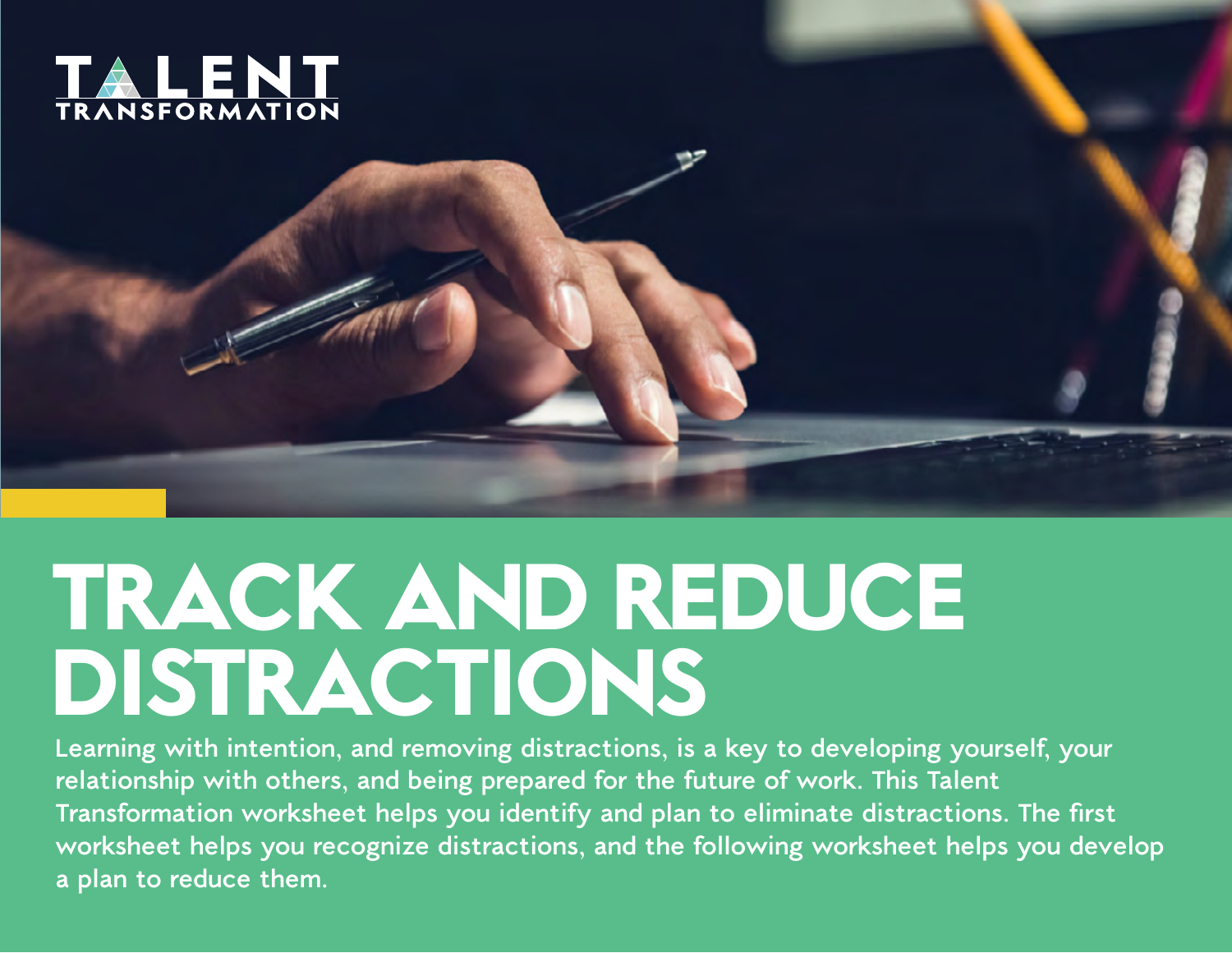## **TRACK DISTRACTIONS**

**We are interrupted by so many distractions which impact our ability to learn. The following worksheet provides a log, with the first row as an example, to help you reflect on the types of interruptions that distract you.**

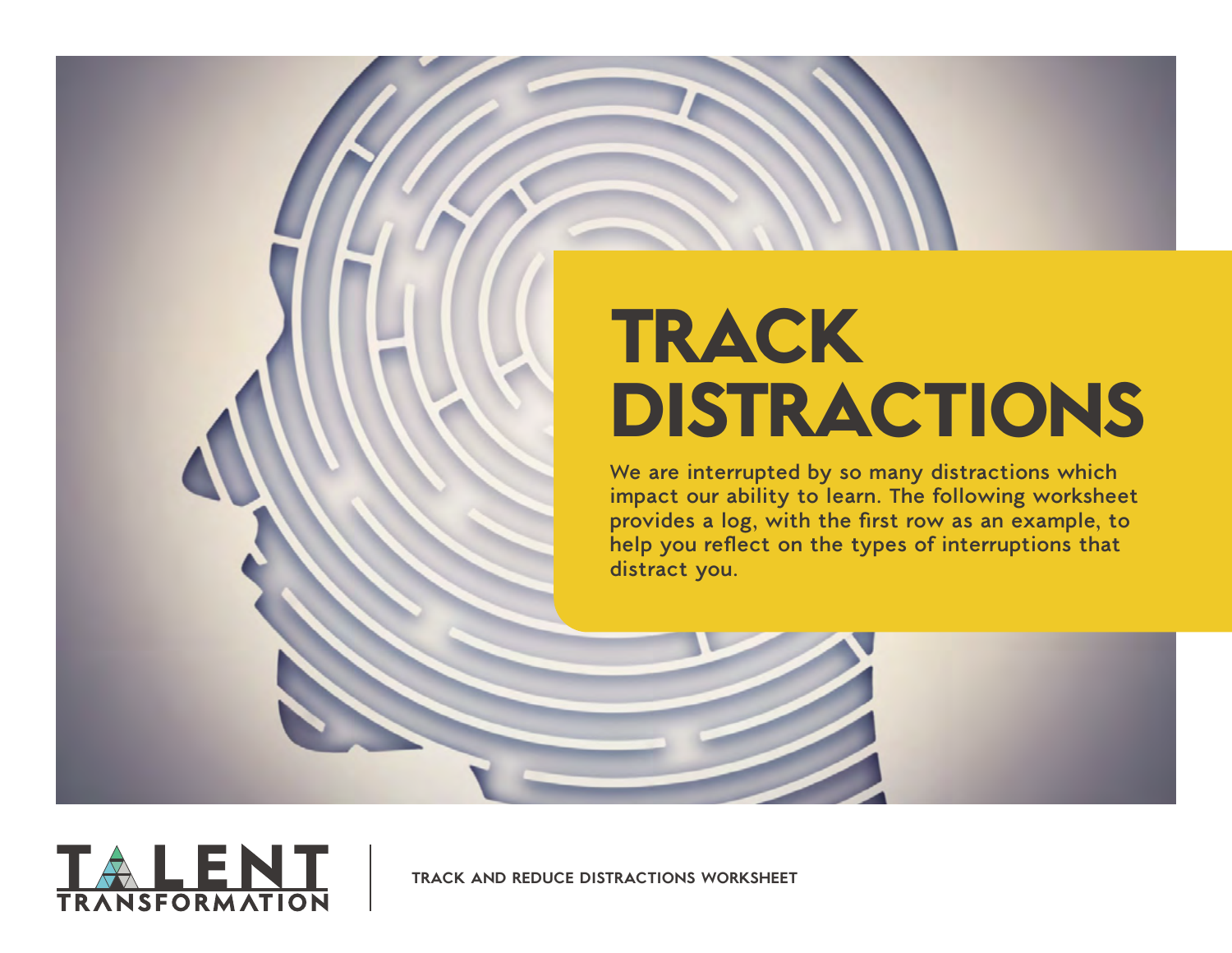| <b>Time</b> | What was the distraction?                                                                                                   | How did you feel?       | Ideas to eliminate this<br>distractor  |
|-------------|-----------------------------------------------------------------------------------------------------------------------------|-------------------------|----------------------------------------|
| $9:10$ am   | Social media notification of a friend's post. Checked<br>social media instead of working on my personal<br>development plan | Frustrated and hopeless | Turned off social media notifications. |
|             |                                                                                                                             |                         |                                        |
|             |                                                                                                                             |                         |                                        |
|             |                                                                                                                             |                         |                                        |
|             |                                                                                                                             |                         |                                        |
|             |                                                                                                                             |                         |                                        |
|             |                                                                                                                             |                         |                                        |
|             |                                                                                                                             |                         |                                        |

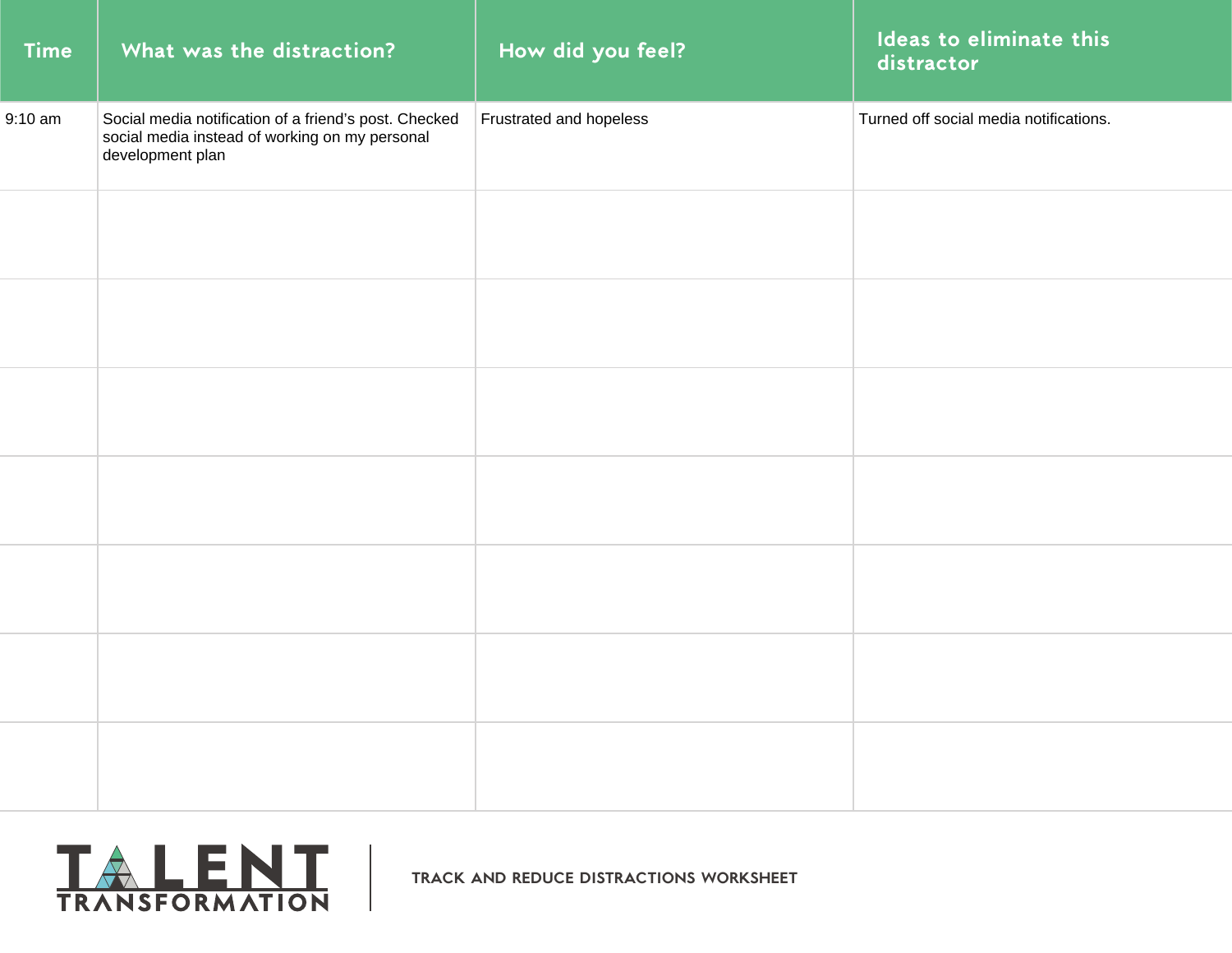| Time | What was the distraction? | How did you feel? | Ideas to eliminate this<br>distractor |
|------|---------------------------|-------------------|---------------------------------------|
|      |                           |                   |                                       |
|      |                           |                   |                                       |
|      |                           |                   |                                       |
|      |                           |                   |                                       |
|      |                           |                   |                                       |
|      |                           |                   |                                       |
|      |                           |                   |                                       |
|      |                           |                   |                                       |
|      |                           |                   |                                       |

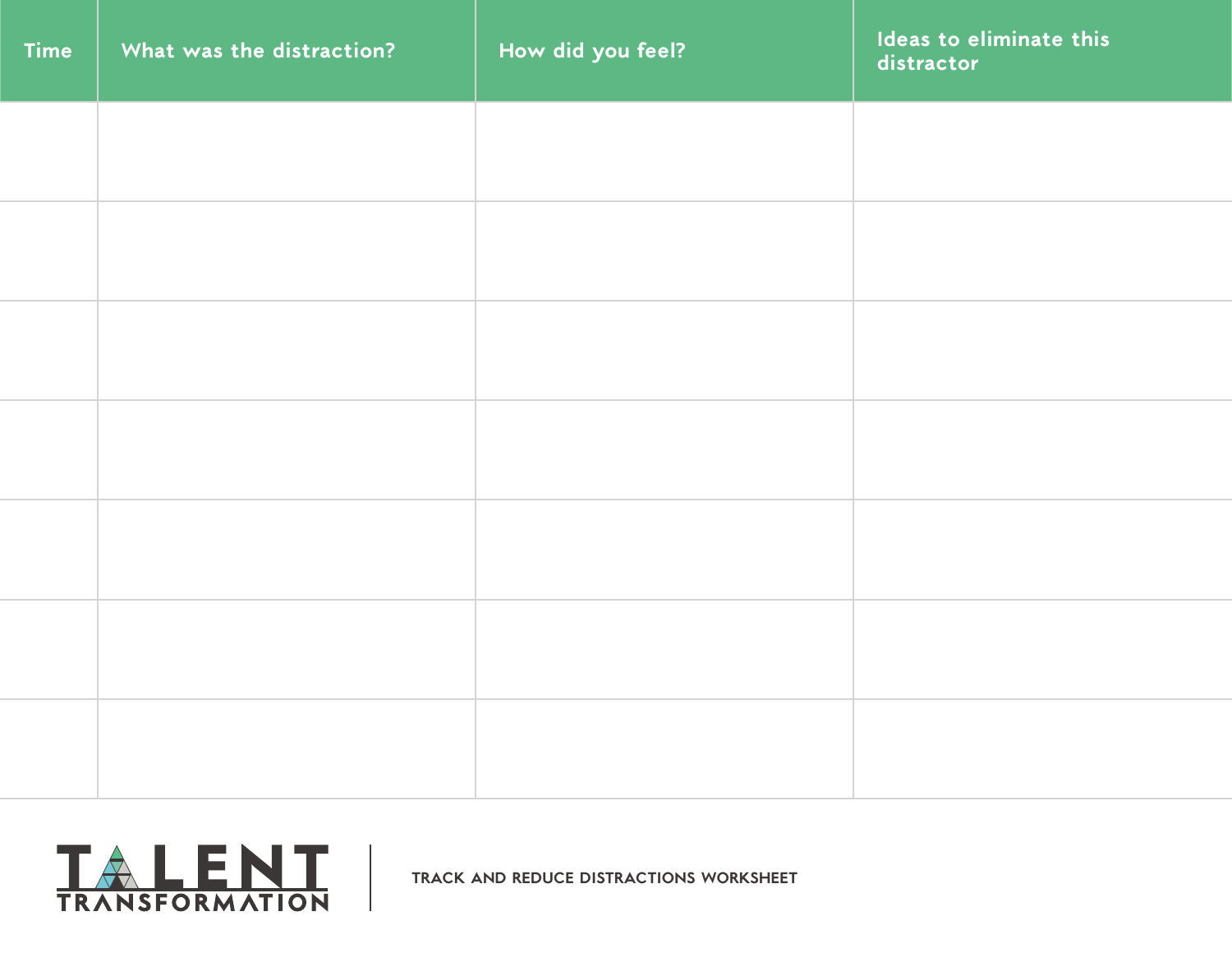

## **REDUCE DISTRACTIONS**

**The following worksheet provides helps you develop a plan to reduce and hopefully eliminate distractions. The previous worksheet helped you recognize the distractions that are interrupting your ability to learn and achieve your goals.** 

**It is important to recognize the value of not being distracted. Advertisements, social media, and our devices use algorithms to constantly battle for our attention. If we allow ourselves to be distracted by offers, social media, emails, and compelling videos of cats we'll never reach our goals. This worksheet will help you chart out the activities that will do, and plan for to eliminate valueless distractions. In the table below list the distractions that you must eliminate to meet your goals. For example, is it your phone's notifications that cause most distractions? Or unwanted calls? Or your learning environment bustling with people causing distractions?**